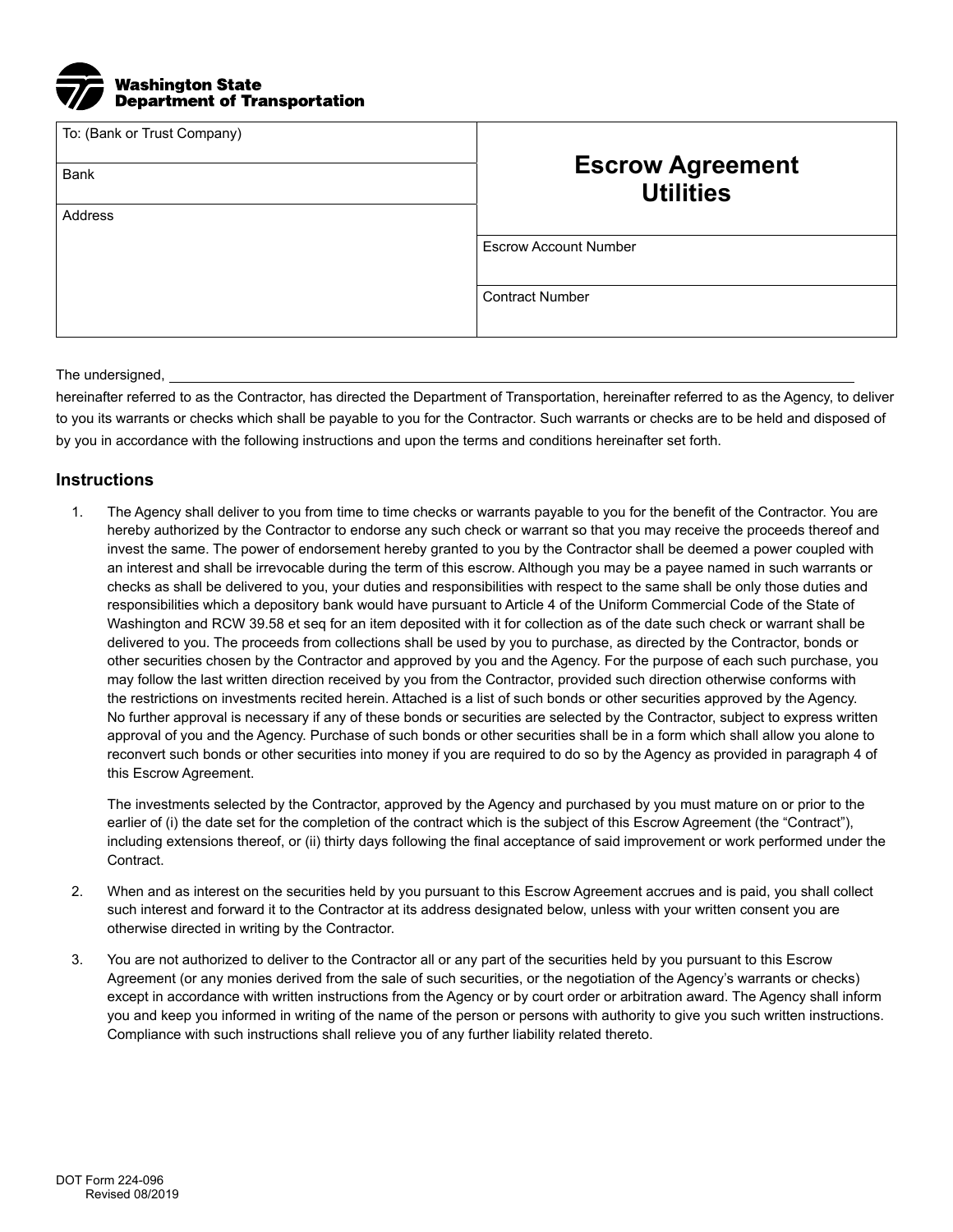4. The estimated completion date for the work to be performed under the Contract is on or about

 . Upon request by you, the Agency shall advise you in writing of any change in this estimated completion date. If the estimated completion date is changed you are authorized to reinvest the monies held hereunder in accordance with the new estimated completion date. Release of the escrow funds held hereunder to the Contractor will have a target release date of sixty (60) days after (a) contract completion, as recorded by the Agency, and (b) advertisement of contract completion in the Daily Journal of Commerce. Release of the escrow funds is also subject to the following: (i) satisfaction of any claims made pursuant to RCW 39.12 and/or RCW 60.28, and (ii) for contracts in excess of \$35,000, the receipt of appropriate releases from the Washington Department of Revenue, the Washington Employment Security Department and the Washington Department of Labor & Industries.

- 5. In the event the Agency is entitled to payment of the funds held hereunder and the Agency orders you to do so in writing, and not withstanding any other provisions of this Escrow Agreement, you shall, within thirty-five (35) days of receipt of such order, reconvert into money the securities held by you pursuant to this agreement and return such money together with any other monies, including accrued interest on such securities, held by you hereunder, to the Agency.
- 6. The Contractor agrees to pay you as compensation for your services hereunder as follows:

Payment of all fees shall be the sole responsibility of the Contractor and shall not be deducted from any property placed with you pursuant to this Escrow Agreement until and unless the Agency directs the release to the Contractor of the securities and monies held hereunder whereupon you shall be granted a first lien upon such property released and shall be entitled to reimburse yourself from such property for the entire amount of your fees and any unanticipated amounts which might be owing as provided for herein. In the event that you are made a party to any litigation with respect to the property held by you hereunder, or in the event that the conditions of this escrow are not promptly fulfilled or that you are required to render any services not provided for in these instructions, or that there is any assignment of the interests of this escrow or any modification hereof, you shall be entitled to reasonable compensation for such extraordinary services from the Contractor and reimbursement from the Contractor for all costs and expenses, including attorney fees occasioned by such default, delay, controversy or litigation.

- 7. Should you at any time and for any reason desire to be relieved of your obligations as escrow holder hereunder, you shall give written notice to the Agency and Contractor. The Agency and Contractor shall, within 20 days of the receipt of such notice, jointly appoint a successor escrow holder and instruct you to deliver all securities and funds held hereunder to said successor. If you are not notified of the appointment of the successor escrow holder within 20 days, you may return the subject matter hereof to the Agency and upon so doing, it absolves you from all further charges and obligations in connection with this escrow.
- 8. Pursuant to the attachment to this Escrow Agreement, if an election is made to deposit amounts reserved in an interest bearing account in a bank, mutual savings bank, or savings and loan association, the Contractor is to select an institution. Any bank selected must be a "qualified public depository" as defined under RCW 39.58.010. The deposits must be held in a Washington State branch of the qualified public depository as "Public Funds" and insured by the qualified public depository against loss as provided for in RCW 39.58 et seq. Each calendar year, in or about May or June, the Agency shall request, and you shall provide the Agency with, the following information concerning any funds deposited in connection with the contract and account designated herein as of the close of business on June 30th of that year: (i) the current balance, (ii) all payments made to you by the Agency, (iii) all interest payments made by you to the Contractor, (iv) the types of securities held (and in what proportion) and (v) any other information deemed relevant by the Agency. The Agency's letter of request shall provide you with a current list of Agency employees authorized to give you written instructions concerning the requirements of this section.
- 9. This agreement shall not be binding until executed by you, the Contractor, and accepted by the Agency.
- 10. This instrument contains the entire agreement between you, the Contractor and the Agency with respect to this escrow and you are not a party to nor bound by any instrument or agreement other than this; you shall not be required to take notice of any default or any other matter, nor be bound by nor required to give notice or demand, nor required to take any action whatever except as herein expressly provided; you shall not be liable for any loss or damage not caused by your own negligence or willful misconduct.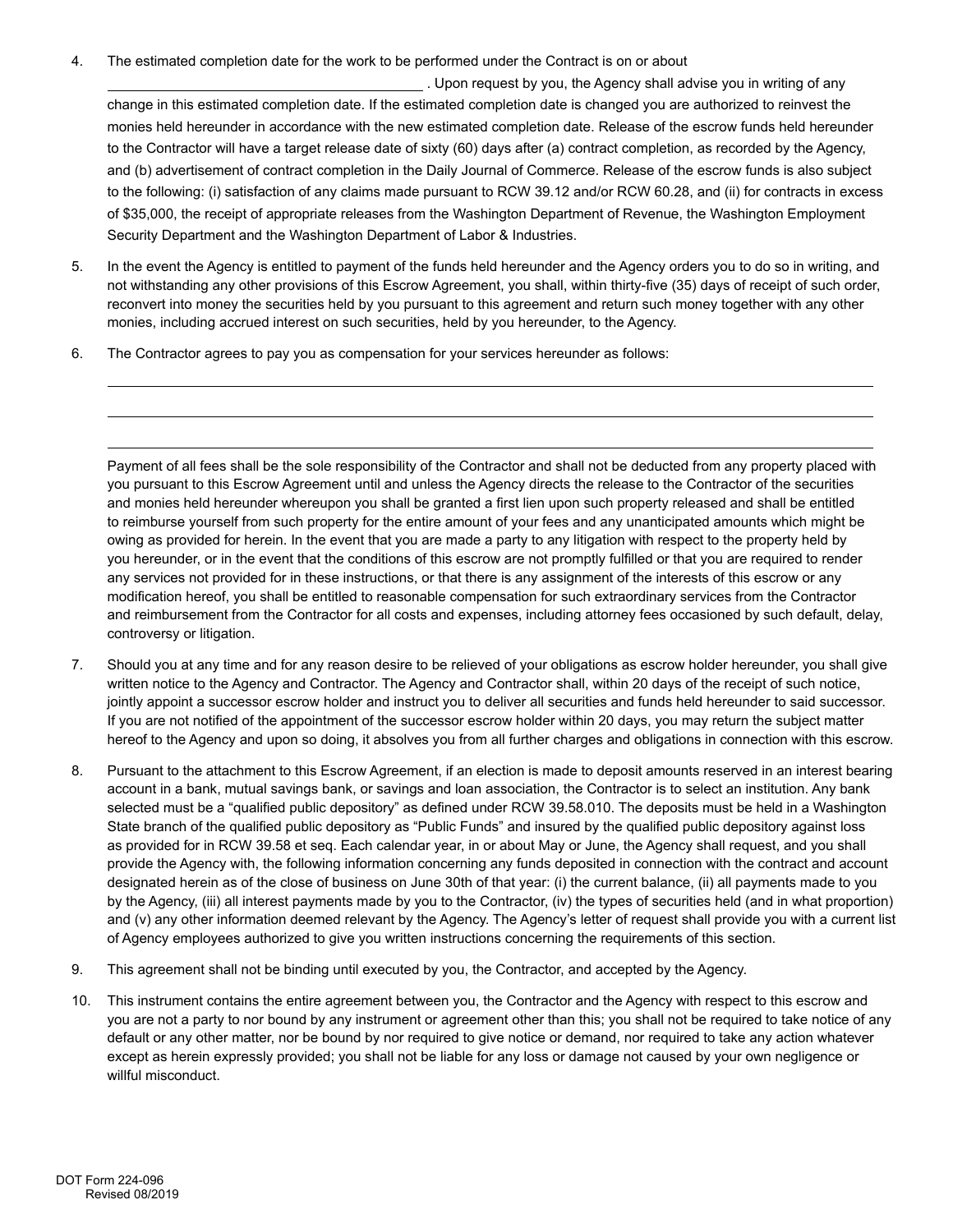11. The foregoing provisions shall be binding upon the assigns, successors, personal representatives and heirs of the parties hereto.

| this escrow and do hereby execute this agreement this day                       | οf                                              |               |      |  |
|---------------------------------------------------------------------------------|-------------------------------------------------|---------------|------|--|
|                                                                                 | Day                                             | Month         | Year |  |
| Contractor                                                                      | <b>Authorized Signature</b>                     |               |      |  |
| Address                                                                         | Printed Name/Title of Authorized Signer         |               |      |  |
| City, State, Zip Code                                                           |                                                 |               |      |  |
| <b>Bank or Trust Company</b>                                                    | <b>Contact Phone Number</b>                     |               |      |  |
| Authorized Signature                                                            | <b>Contact Name</b>                             |               |      |  |
| Printed Name/Title of Authorized Signer                                         | Escrow Account Number assigned to this contract |               |      |  |
| The above escrow agreement received and accepted by Bank or Trust Company, this |                                                 | day of<br>Day |      |  |
|                                                                                 |                                                 |               |      |  |